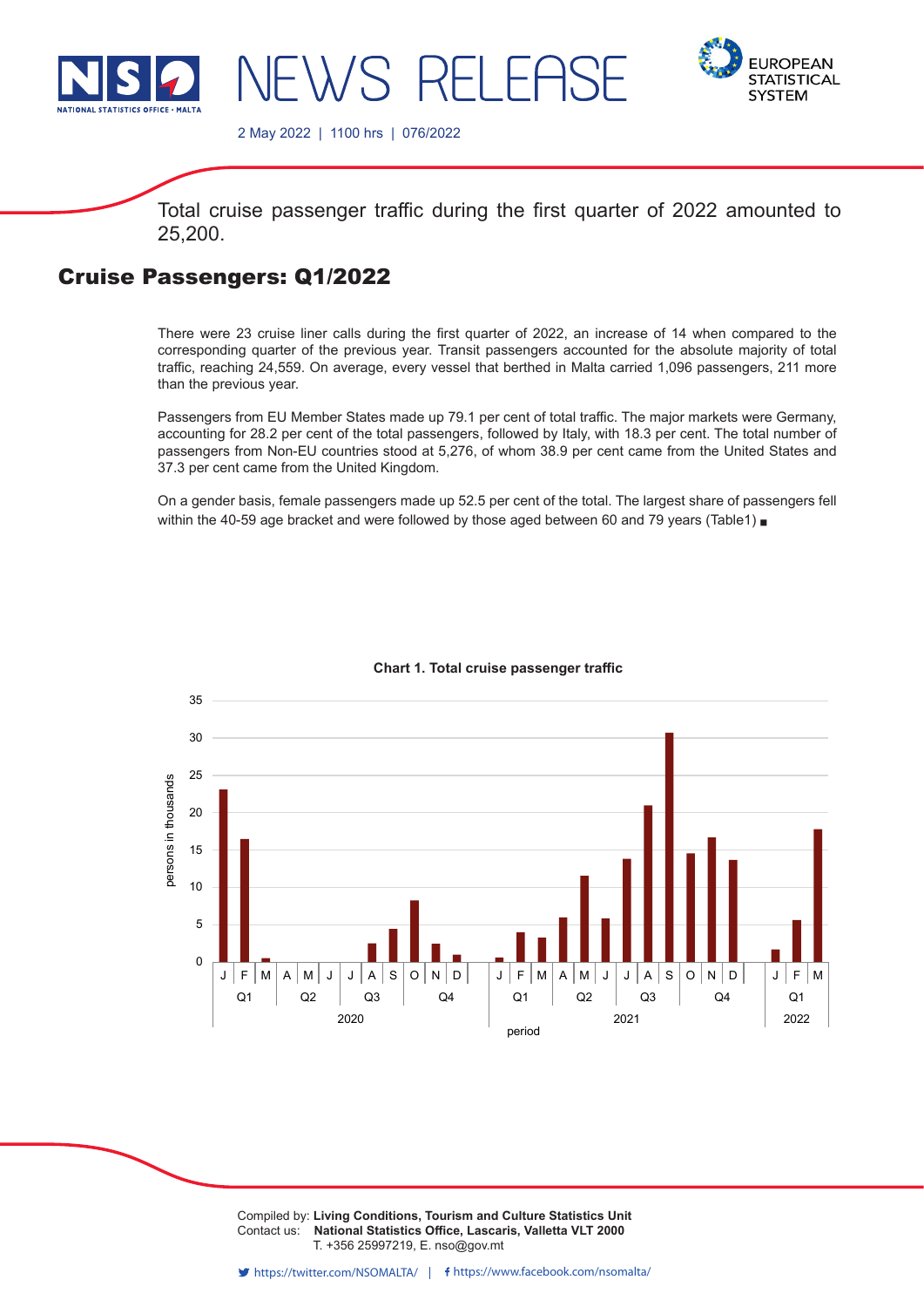|                                             |                  | January-March    |                          | Change    |
|---------------------------------------------|------------------|------------------|--------------------------|-----------|
| <b>Characteristics</b>                      | 2020             | 2021             | 2022                     | 2022/2021 |
| Total traffic <sup>1</sup> :                | 40,175           | 7,966            | 25,200                   | 17,234    |
| <b>Transit</b>                              | 40,116           | 7,963            | 24,559                   | 16,596    |
| Landed                                      | 59               | 3                | 641                      | 638       |
| of which:                                   |                  |                  |                          |           |
| Passengers on cruise liners berthed in Gozo |                  |                  | $\overline{\phantom{a}}$ |           |
| Passengers staying overnight                | 893              |                  | 1,680                    |           |
| <b>Country of Nationality</b>               |                  |                  |                          |           |
| EU                                          | 21,512           | 7,545            | 19,924                   | 12,379    |
| of which:                                   |                  |                  |                          |           |
| France                                      | 4,283            | 859              | 3,684                    | 2,825     |
| Germany                                     | 2,514            | 435              | 7,098                    | 6,663     |
| Italy                                       | 9,179            | 5,854            | 4,609                    | $-1,245$  |
| Malta                                       | $\overline{2}$   | 5                | 146                      | 141       |
| Spain                                       | 2,287            | 73               | 2,660                    | 2,587     |
| Non-EU<br>of which:                         | 18,663           | 421              | 5,276                    | 4,855     |
| Australia                                   | 507              |                  | 34                       |           |
| Canada                                      | 444              |                  | 73                       |           |
| Japan                                       | 1,850            | $\overline{2}$   | 17                       | 15        |
| United Kingdom                              | 2,879            | 4                | 1,969                    | 1,965     |
| <b>United States</b>                        | 2,794            | 60               | 2,051                    | 1,991     |
| Sex:                                        |                  |                  |                          |           |
| Males                                       | 18,925           | 3,864            | 11,958                   | 8,094     |
| Females                                     | 21,250           | 4,102            | 13,242                   | 9,140     |
| Age group:                                  |                  |                  |                          |           |
| $0 - 19$                                    | 7,507            | 1,334            | 4,100                    | 2,766     |
| 20-39                                       | 7,761            | 2,276            | 5,222                    | 2,946     |
| 40-59                                       | 12,988           | 3,006            | 8,852                    | 5,846     |
| 60-79                                       | 10,690           | 1,292            | 6,601                    | 5,309     |
| $80+$                                       | 1,229            | 58               | 425                      | 367       |
| Cruise liner calls <sup>2</sup>             | $\boldsymbol{9}$ | $\boldsymbol{9}$ | 23                       | 14        |

## **Table 1. Cruise passengers by period and passenger characteristics**

<sup>1</sup> See methodological note 3.

 $^2$ Owing to the COVID-19 situation, in 2020 there were no cruise liner calls from 10 March until 21 August.